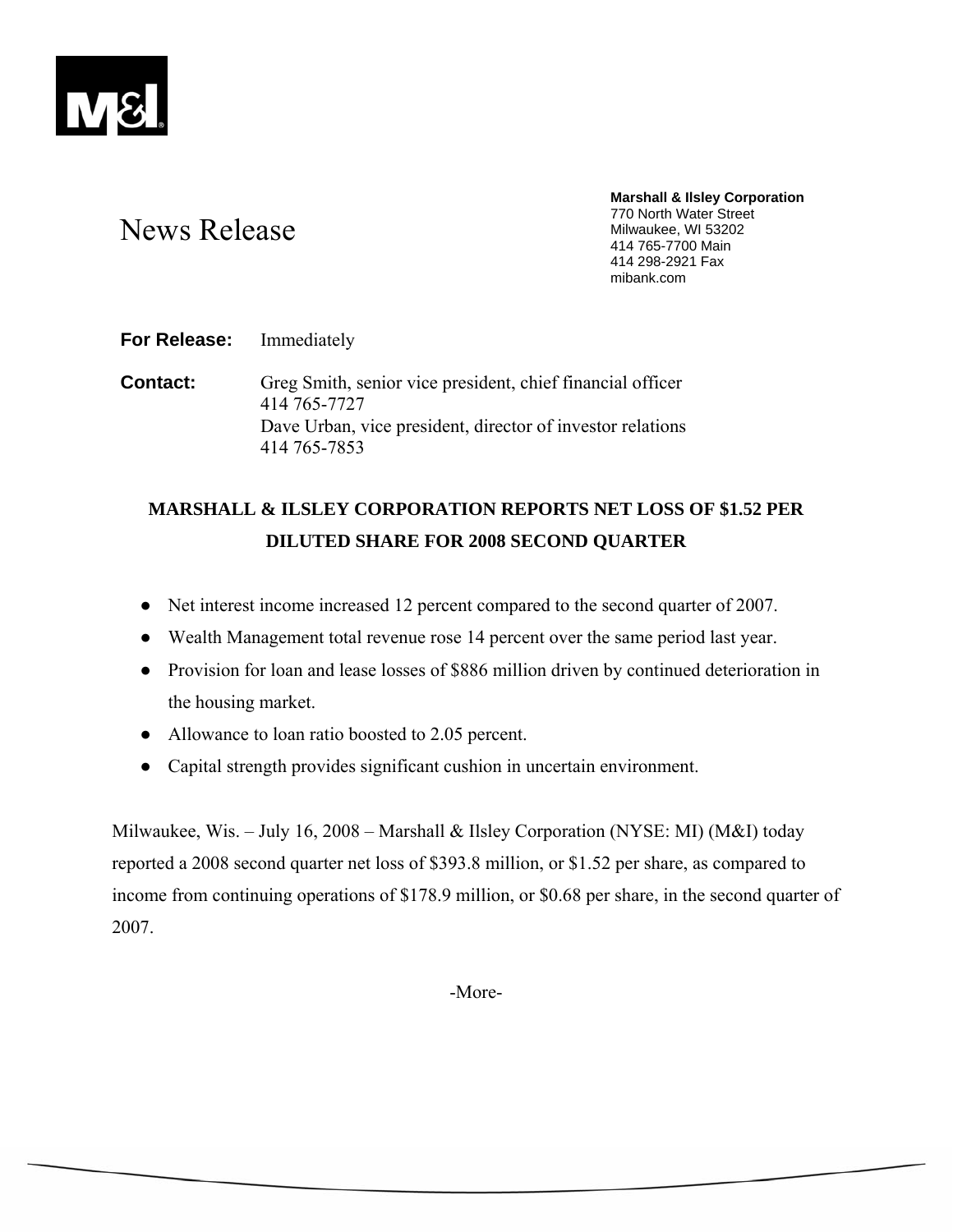## M&I – add one

During the second quarter of 2008, the Corporation experienced continued stress on its construction and development portfolio due to the ongoing deterioration in the housing market. The following actions were taken:

- A provision for loan and lease losses of \$886 million was taken, representing \$485 million in excess of charge-offs of \$401 million.
- Approximately \$20 million was added to the reserve for unfunded commitments.
- Allowance to loan ratio was boosted to 2.05 percent—up 105 basis points versus the second quarter of 2007.

## **2008 Second Quarter Key Performance Highlights**

- On an acquisition-adjusted basis, average loans and leases increased 11 percent over the second quarter of 2007.
- Net interest margin rose 5 basis points on a linked quarter basis and was down 1 basis point from the second quarter of 2007.
- Net interest income increased 12 percent compared to the same period last year.
- Wealth Management total revenue increased 14 percent over the second quarter of 2007.
- Adjusted efficiency ratio was 51.3 percent, up 0.4 percentage points from the adjusted efficiency ratio for the same period last year.
- Tangible common equity ratio was 7.0 percent at June 30, 2008—up 1.2 percentage points from June 30, 2007.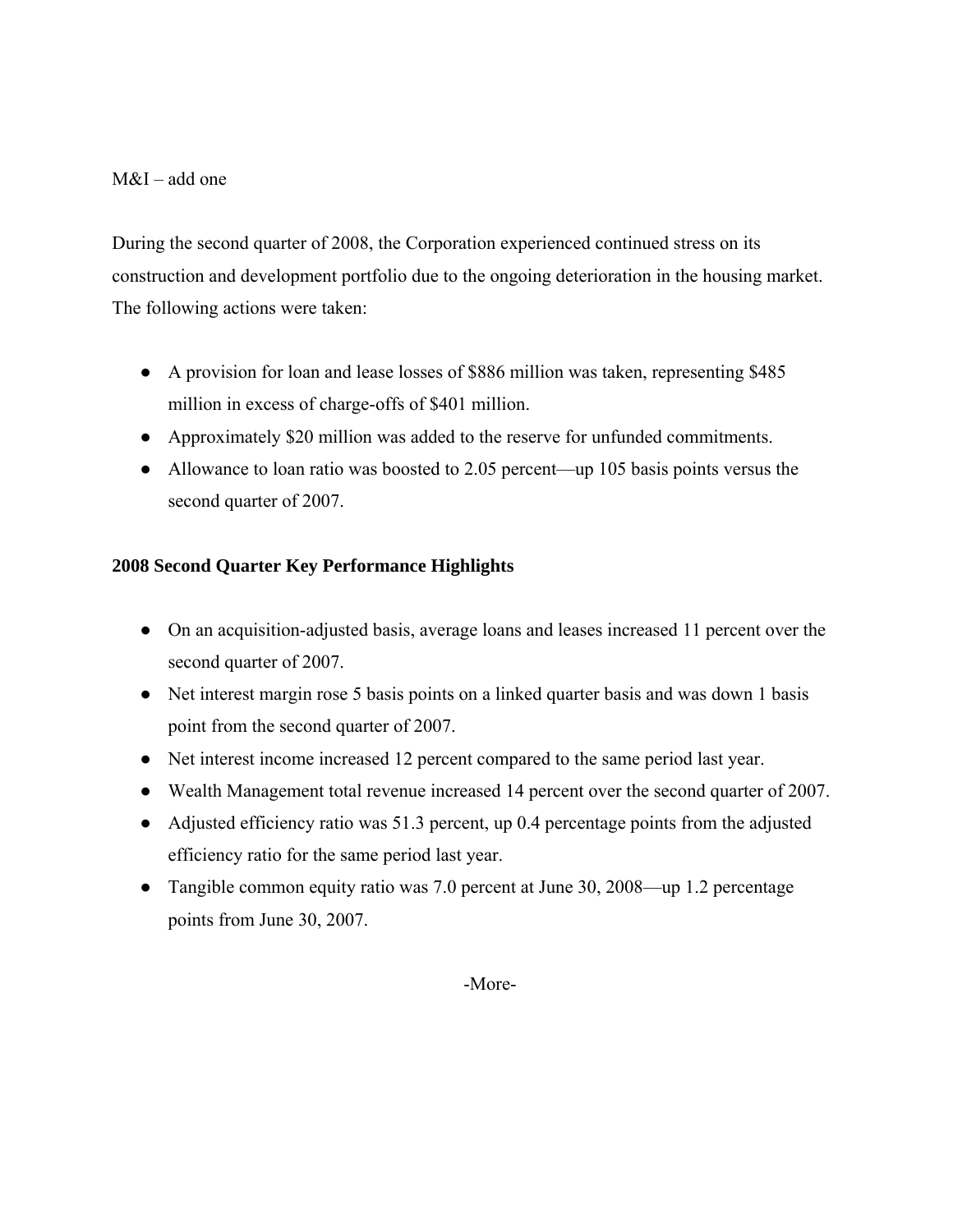M&I – add two

#### **Loan and Core Deposit Growth**

On an acquisition-adjusted basis, M&I's average loans and leases totaled \$49.9 billion for the second quarter of 2008, reflecting an increase of \$4.9 billion or 11 percent compared to the second quarter of 2007. The Corporation's average bank-issued deposits totaled \$29.5 billion on an acquisition-adjusted basis for the second quarter of 2008, essentially unchanged versus the second quarter of 2007.

#### **Net Interest Income**

The Corporation's net interest income (FTE) rose \$47.8 million to \$454.6 million in the second quarter of 2008—up 12 percent compared to the second quarter of 2007. The net interest margin was 3.14 percent, up 5 basis points on a linked quarter basis, and down 1 basis point from the same period last year.

#### **Asset Quality**

M&I's construction and development portfolio continued to experience deterioration in the estimated collateral values and repayment abilities of some of the Corporation's customers, particularly among small and mid-sized local developers. M&I's provision for loan and lease losses was \$886.0 million in the second quarter of 2008. Net charge-offs for the period were \$400.7 million, or 3.23 percent of total average loans and leases. At June 30, 2008 and 2007, the allowance for loan and lease losses was 2.05 percent and 1.00 percent, respectively, of total loans and leases. Non-performing loans and leases were 2.07 percent of total loans and leases at June 30, 2008, compared to 0.89 percent at June 30, 2007.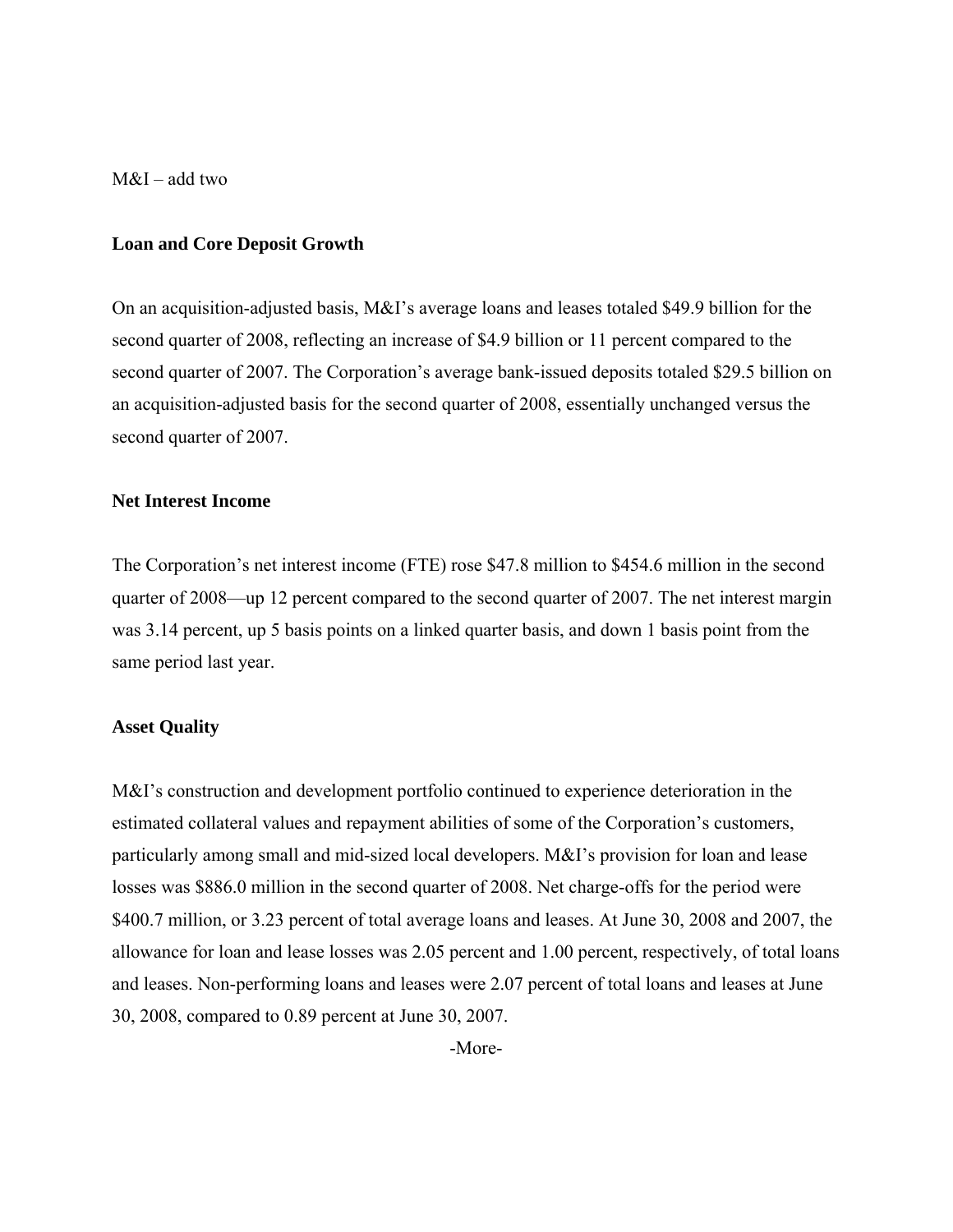M&I – add three

#### **Wealth Management Revenue**

The Corporation's Wealth Management business produced solid results during the second quarter of 2008. Wealth Management total revenue was \$74.8 million for the current quarter, an increase of \$9.2 million or 14 percent over the second quarter of 2007. Assets Under Management finished the quarter at \$25.4 billion and Assets Under Administration ended at \$106.4 billion.

#### **Other Non-Interest Income**

M&I's service charges on deposits were \$37.9 million for the second quarter of 2008, an increase of \$7.8 million or 26 percent from the same period last year.

#### **Non-Interest Expense**

The Corporation's non-interest expense was \$380.4 million for the second quarter of 2008, an increase of \$86.1 million from the second quarter of 2007. After adjusting for certain nonrecurring expenses, which include the reserve for unfunded commitments, M&I's efficiency ratio was 55.0 percent. Further adjusting the second quarter of 2008 and 2007 for credit-related expenses, which include other real estate owned, the Corporation's efficiency ratio was 51.3 percent—up 0.4 percentage points from the same period last year.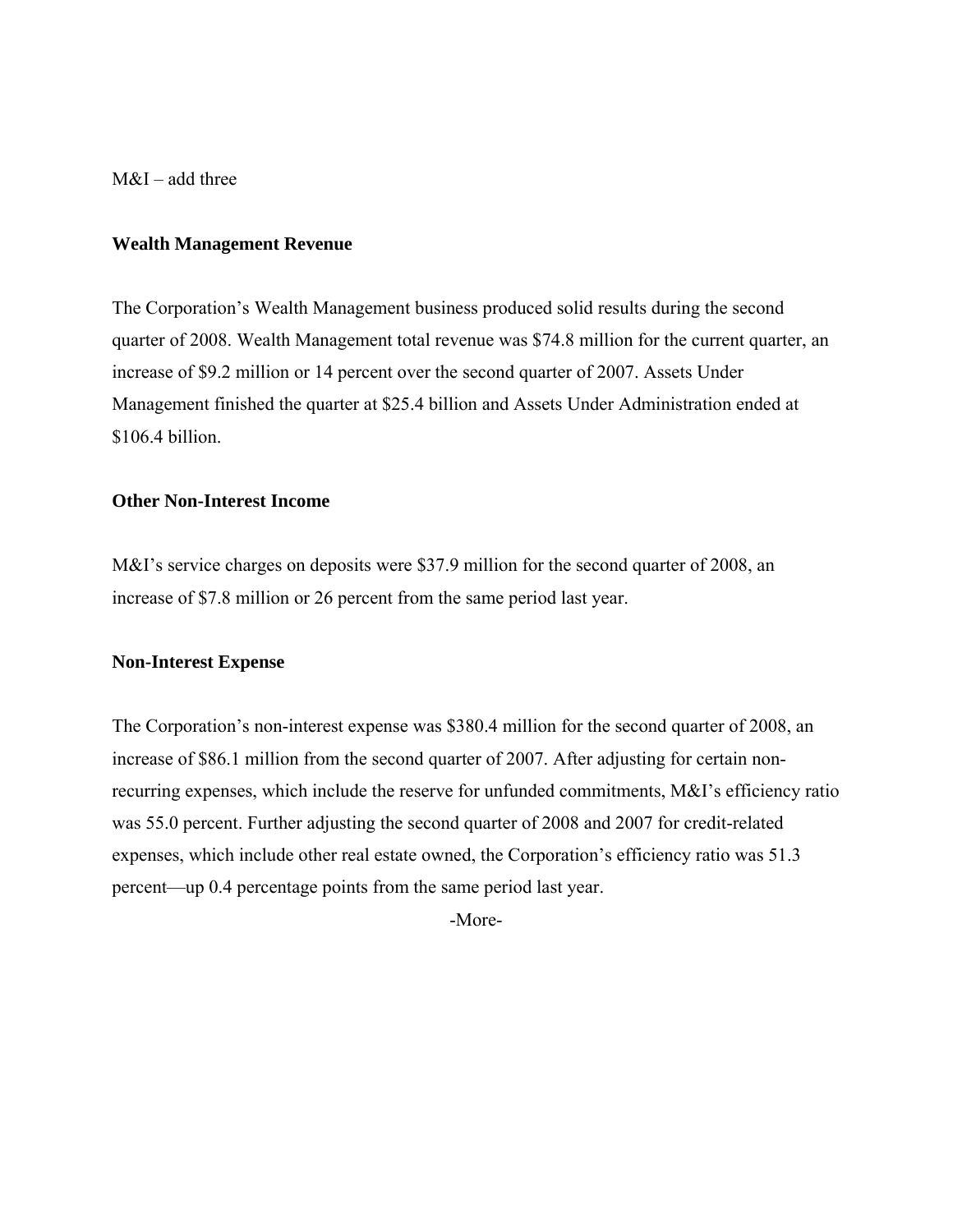M&I – add four

#### **Year-to-Date Results**

M&I reported a net loss of \$247.6 million, or \$0.95 per share, as compared to income from continuing operations of \$347.7 million, or \$1.32 per share, for the six months ended June 30, 2008 and 2007, respectively.

#### **Balance Sheet and Capital Management**

The Corporation's consolidated assets and common shareholders' equity were \$64.3 billion and \$6.5 billion, respectively, at June 30, 2008, compared to \$58.3 billion and \$6.4 billion, respectively, at June 30, 2007. There were 259.4 million common shares outstanding at June 30, 2008, compared to 257.1 million outstanding at June 30, 2007. The Corporation has a Stock Repurchase Program authorization under which up to 12 million shares of the Corporation's common stock can be repurchased annually. In the second quarter of 2008, the Corporation did not repurchase any shares. M&I's tangible common equity ratio was 7.0 percent at June 30, 2008—up 1.2 percentage points from June 30, 2007.

#### **Conference Call**

Marshall & Ilsley Corporation will hold a conference call at 11:00 a.m. Central Daylight Time Wednesday, July 16, regarding second quarter results. For those interested in listening, please call 1-888-711-1825 and ask for M&I's quarterly results release conference call. If you are unable to join us at this time, a replay of the call will be available beginning at 2:30 p.m. on July 16 and will run through 5:00 p.m. July 23, by calling 1-800-642-1687 and entering pass code 532 69 798.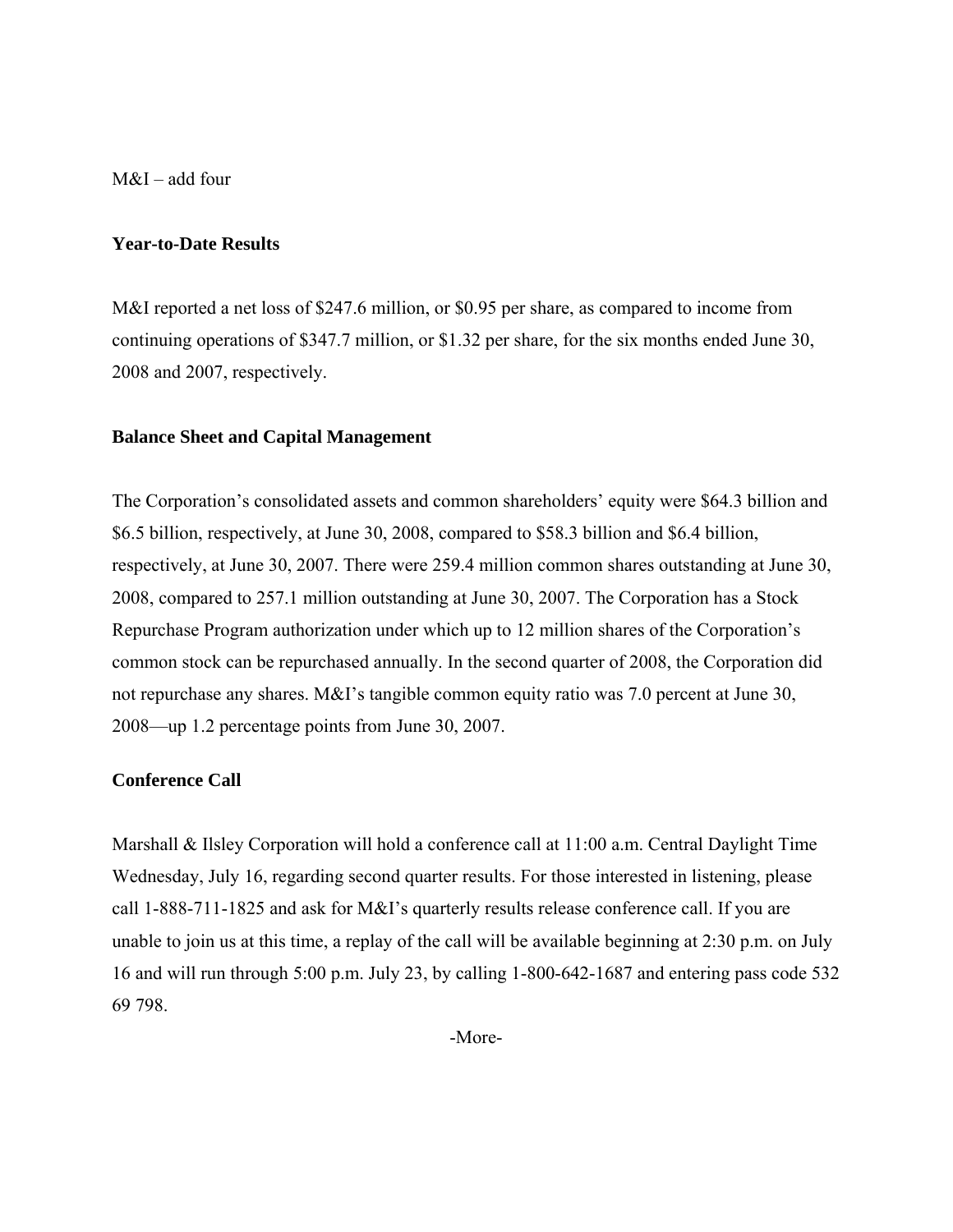### $M&I$  – add five

Supplemental financial information referenced in the conference call can be found at www.micorp.com, Investor Relations, after 8:00 a.m. on July 16.

###

#### **About Marshall & Ilsley Corporation**

Marshall & Ilsley Corporation (NYSE: MI) is a diversified financial services corporation headquartered in Milwaukee, Wis., with \$64.3 billion in assets. Founded in 1847, M&I Marshall & Ilsley Bank is the largest Wisconsin-based bank, with 193 offices throughout the state. In addition, M&I has 51 locations throughout Arizona; 32 offices in Indianapolis and nearby communities; 31 offices along Florida's west coast and in central Florida; 15 offices in Kansas City and nearby communities; 24 offices in metropolitan Minneapolis/St. Paul, and one in Duluth, Minn.; and one office in Las Vegas, Nev. M&I's Southwest Bank subsidiary has 17 offices in the greater St. Louis area. M&I also provides trust and investment management, equipment leasing, mortgage banking, asset-based lending, financial planning, investments, and insurance services from offices throughout the country and on the Internet (www.mibank.com or www.micorp.com). M&I's customer-based approach, internal growth, and strategic acquisitions have made M&I a nationally recognized leader in the financial services industry.

#### **Forward-Looking Statements**

This press release contains forward-looking statements within the meaning of the safe harbor provisions of the Private Securities Litigation Reform Act of 1995. Such forward-looking statements include, without limitation, statements regarding expected financial and operating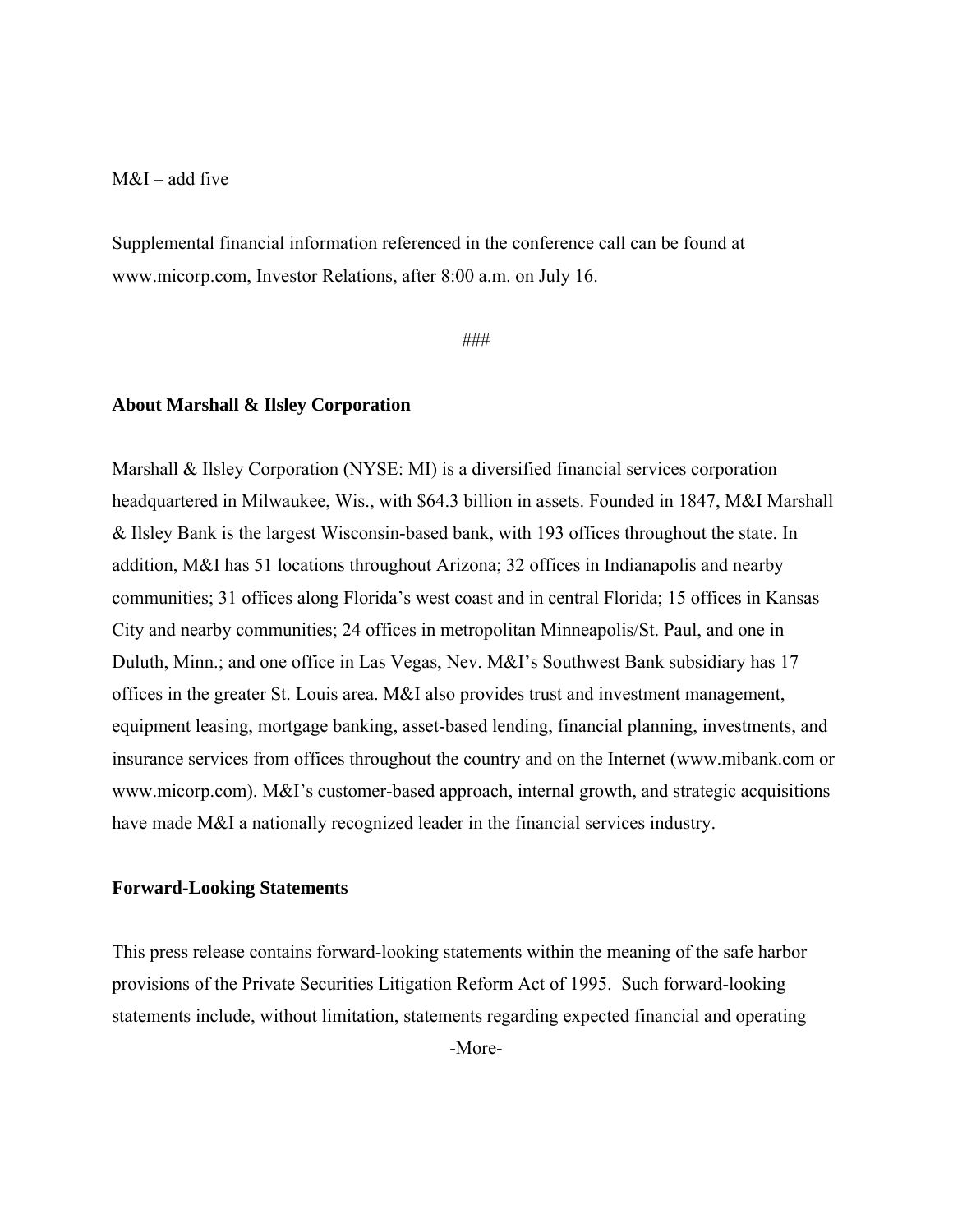#### $M&I$  – add six

activities and results that are preceded by, followed by, or that include words such as "may," "expects," "anticipates," "estimates" or "believes." Such statements are subject to important factors that could cause M&I's actual results to differ materially from those anticipated by the forward-looking statements. These factors include (i) M&I's exposure to the volatile commercial and residential real estate markets, which could result in increased charge-offs and increases in M&I's allowance for loan and lease losses to compensate for potential losses in its real estate loan portfolio, (ii) adverse changes in the financial performance and/or condition of M&I's borrowers, which could impact repayment of such borrowers' outstanding loans, (iii) those factors referenced in Item 1A. Risk Factors in M&I's annual report on Form 10-K for the year ended December 31, 2007 and as may be described from time to time in M&I's subsequent SEC filings, which factors are incorporated herein by reference. Readers are cautioned not to place undue reliance on these forward-looking statements, which reflect only M&I's belief as of the date of this press release. Except as required by federal securities law, M&I undertakes no obligation to update these forward-looking statements or reflect events or circumstances after the date of this report.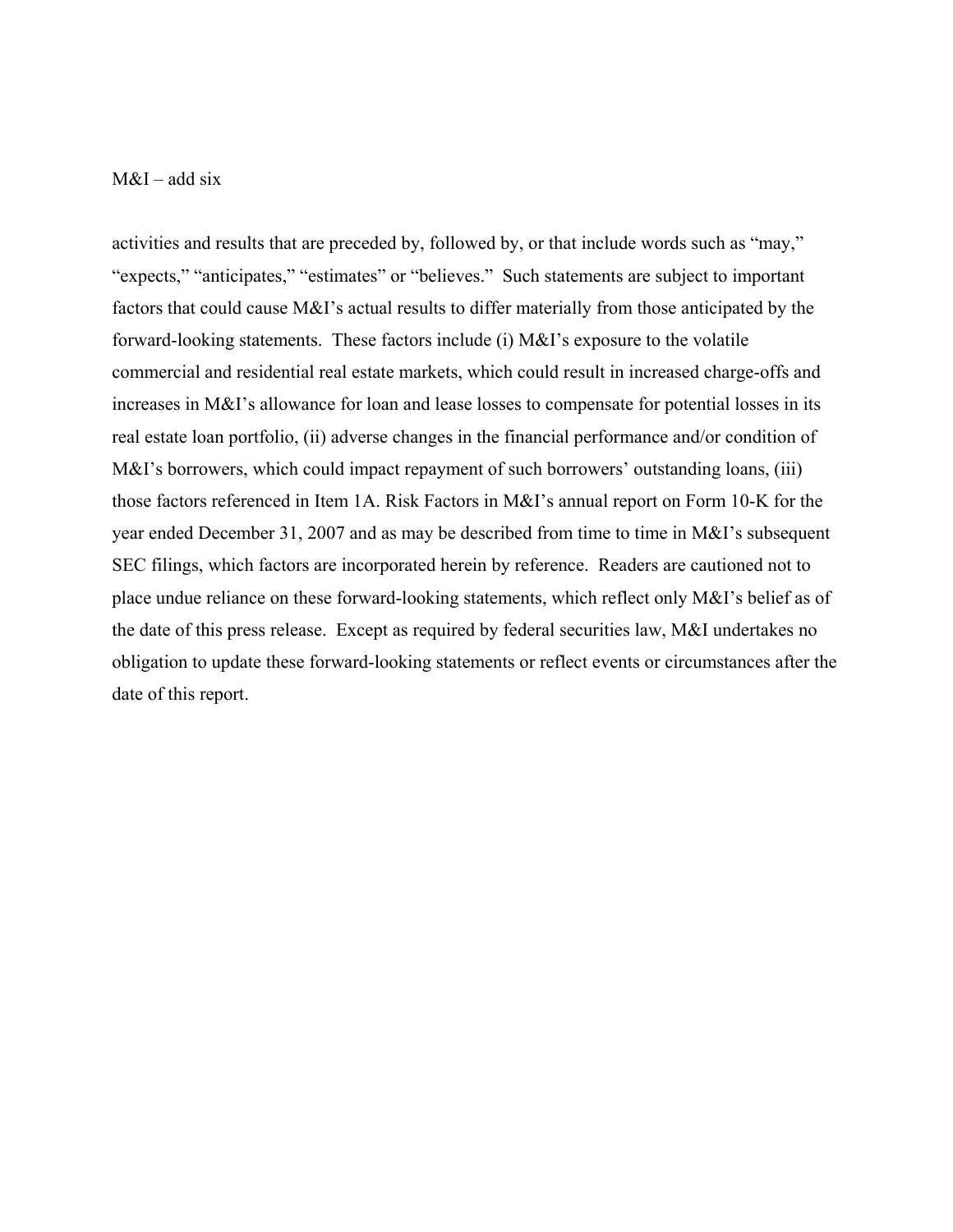#### **Marshall & Ilsley Corporation**

Financial Information

|                                                                              | Three Months Ended June 30.<br>Percent |                 |                | Six Months Ended June 30, | Percent         |                |
|------------------------------------------------------------------------------|----------------------------------------|-----------------|----------------|---------------------------|-----------------|----------------|
|                                                                              | 2008                                   | 2007            | Change         | 2008                      | 2007            | Change         |
| PER SHARE DATA                                                               |                                        |                 |                |                           |                 |                |
| Diluted:                                                                     |                                        |                 |                |                           |                 |                |
| (Loss) Income from Continuing Operations                                     | (\$1.52)                               | \$0.68          | n.m. %         | (\$0.95)                  | \$1.32          | n.m. %         |
| Net (Loss) Income                                                            | (1.52)                                 | 0.83            | n.m.           | (0.95)                    | 1.66            | n.m.           |
| <b>Basic:</b>                                                                |                                        |                 |                |                           |                 |                |
| (Loss) Income from Continuing Operations                                     | (1.52)                                 | 0.69            | n.m.           | (0.95)                    | 1.35            | n.m.           |
| Net (Loss) Income                                                            | (1.52)                                 | 0.85            | n.m.           | (0.95)                    | 1.70            | n.m.           |
|                                                                              |                                        |                 |                |                           |                 |                |
| <b>Dividend Declared</b>                                                     | 0.32                                   | 0.31            | 3.2            | 0.63                      | 0.58            | 8.6            |
| <b>Book Value</b>                                                            | 25.26                                  | 25.20           | 0.2            | 25.26                     | 25.20           | 0.2            |
| <b>Shares Outstanding (millions):</b>                                        |                                        |                 |                |                           |                 |                |
| Average - Diluted                                                            | 258.6                                  | 264.8           | $-2.4$         | 259.3                     | 263.1           | $-1.4$         |
| End of Period                                                                | 259.4                                  | 257.1           | 0.9            | 259.4                     | 257.1           | 0.9            |
| <b>INCOME STATEMENT (\$millions)</b>                                         |                                        |                 |                |                           |                 |                |
|                                                                              |                                        |                 |                |                           |                 |                |
| Net Interest Income (FTE)<br><b>Provision for Loan and Lease Losses</b>      | \$454.6<br>886.0                       | \$406.8<br>26.0 | 11.8 %<br>n.m. | \$892.1<br>1,032.3        | \$808.3<br>43.2 | 10.4 %<br>n.m. |
|                                                                              |                                        |                 |                |                           |                 |                |
| Wealth Management                                                            | 74.8                                   | 65.6            | 14.0           | 146.6                     | 126.3           | 16.1           |
| Service Charge on Deposits                                                   | 37.9                                   | 30.1            | 25.9           | 73.6                      | 57.8            | 27.4           |
| Mortgage Banking                                                             | 6.6                                    | 12.0            | $-44.7$        | 16.0                      | 22.1            | $-27.7$        |
| Net Investment Securities Gains                                              | 0.5                                    | 19.4            | $-97.7$        | 26.2                      | 21.0            | 24.4           |
| All Other                                                                    | 67.2                                   | 59.4            | 13.2           | 135.8                     | 114.9           | 18.2           |
| <b>Total Non-Interest Revenues</b>                                           | 187.0                                  | 186.5           | 0.2            | 398.2                     | 342.1           | 16.4           |
|                                                                              |                                        |                 |                |                           |                 |                |
| Salaries and Employee Benefits                                               | 186.6                                  | 168.9           | 10.5           | 361.2                     | 319.1           | 13.2           |
| Occupancy and Equipment                                                      | 31.2                                   | 28.1            | 11.1           | 62.5                      | 55.5            | 12.5           |
| <b>Intangible Amortization</b>                                               | 6.0                                    | 5.2             | 15.3           | 11.9                      | 9.7             | 23.1           |
| Other                                                                        | 156.6<br>380.4                         | 92.1<br>294.3   | 69.9<br>29.2   | 260.6<br>696.2            | 191.0<br>575.3  | 36.4<br>21.0   |
| <b>Total Non-Interest Expenses</b>                                           |                                        |                 |                |                           |                 |                |
| Tax Equivalent Adjustment                                                    | 7.0                                    | 7.0             | $-0.8$         | 14.1                      | 14.1            | 0.1            |
| Pre-Tax (Loss) Income                                                        | (631.8)                                | 266.0           | n.m.           | (452.3)                   | 517.8           | n.m.           |
| (Benefit) Provision for Income Taxes                                         | (238.0)                                | 87.1            | n.m.           | (204.7)                   | 170.1           | n.m.           |
| (Loss) Income from Continuing Operations                                     | (393.8)                                | 178.9           | n.m.           | (247.6)                   | 347.7           | n.m.           |
|                                                                              |                                        |                 |                |                           |                 |                |
| Discontinued Operations, net of tax:<br><b>Separation Transactions Costs</b> |                                        | (1.5)           |                |                           | (2.7)           |                |
| Metavante Net Income                                                         |                                        | 42.9            |                |                           | 92.1            |                |
|                                                                              |                                        |                 |                |                           |                 |                |
| Discontinued Operations, net of tax                                          |                                        | 41.4            |                |                           | 89.4            |                |
| Net (Loss) Income                                                            | $(\$393.8)$                            | \$220.3         | n.m. %         | $(\$247.6)$               | \$437.1         | n.m. %         |
|                                                                              |                                        |                 |                |                           |                 |                |
| <b>KEY RATIOS</b>                                                            |                                        |                 |                |                           |                 |                |
|                                                                              |                                        |                 |                |                           |                 |                |
| Net Interest Margin (FTE) / Avg. Earning Assets                              | 3.14 %                                 | 3.15 %          |                | 3.11 %                    | 3.18 %          |                |
| Interest Spread (FTE)                                                        | 2.71                                   | 2.49            |                | 2.62                      | 2.52            |                |
|                                                                              |                                        |                 |                |                           |                 |                |
| Based on Income from Continuing Operations                                   |                                        |                 |                |                           |                 |                |
| <b>Efficiency Ratio</b>                                                      | 59.3<br>%                              | 51.3<br>%       |                | 55.0 %                    | 50.9 %          |                |
| Return on Assets                                                             | n.m.                                   | 1.28            |                | n.m.                      | 1.26            |                |
| Return on Equity                                                             | n.m.                                   | 11.00           |                | n.m.                      | 10.97           |                |
|                                                                              |                                        |                 |                |                           |                 |                |
| Based on Net Income                                                          |                                        | 1.53 %          |                |                           | 1.54 %          |                |
| Return on Assets<br>Return on Equity                                         | %<br>n.m.<br>n.m.                      | 13.54           |                | n.m. %<br>n.m.            | 13.79           |                |
|                                                                              |                                        |                 |                |                           |                 |                |
|                                                                              |                                        |                 |                |                           |                 |                |
| Equity / Assets (End of Period)                                              | 10.1<br>%                              | 11.0 %          |                | 10.1%                     | 11.0 %          |                |

(unaudited)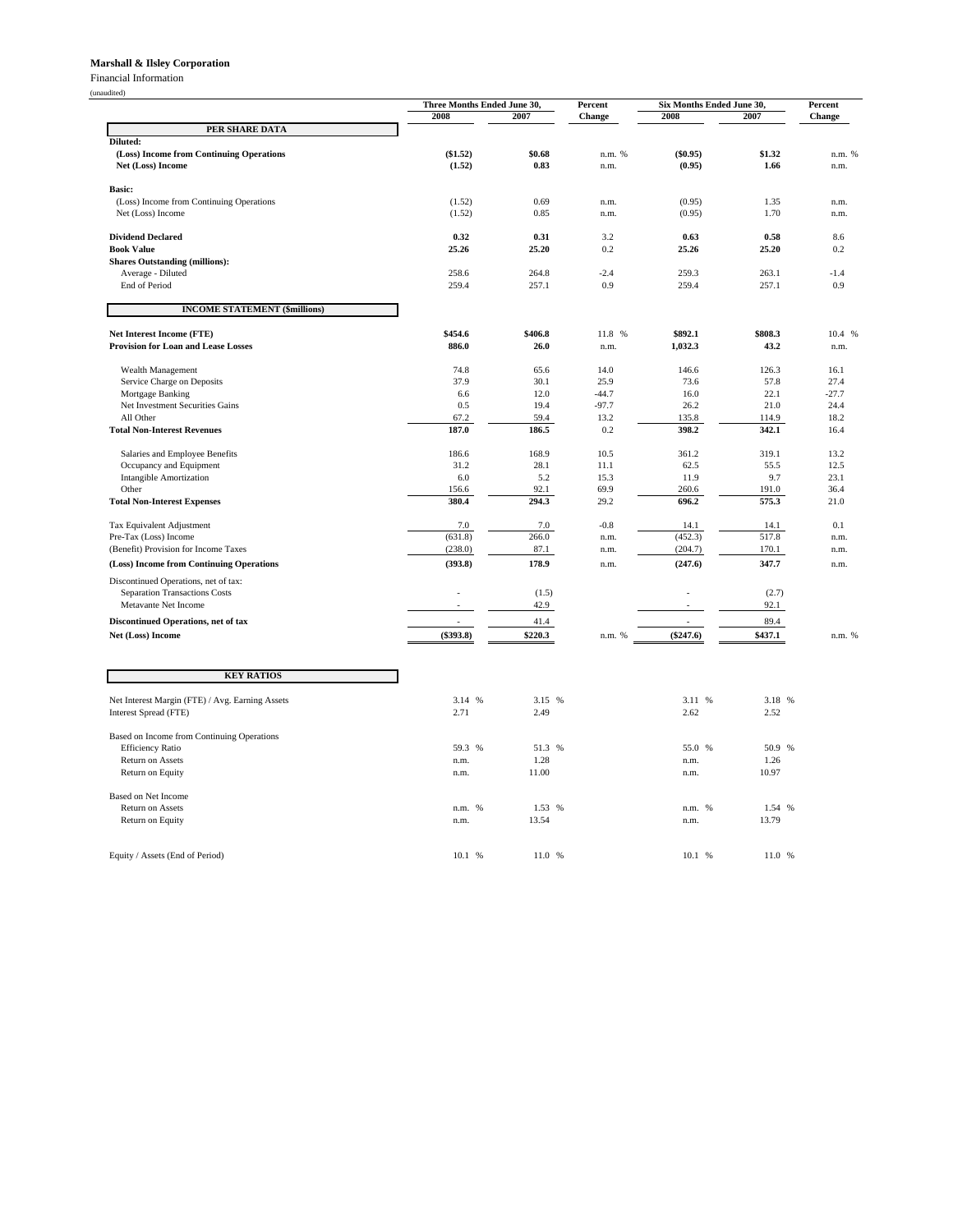#### **Marshall & Ilsley Corporation**

Financial Information

(unaudited)

|                                                            | As of June 30, |          | Percent |  |
|------------------------------------------------------------|----------------|----------|---------|--|
|                                                            | 2008           | 2007     | Change  |  |
| <b>ASSETS</b> (\$millions)                                 |                |          |         |  |
| Cash & Due From Banks                                      | \$1,316        | \$1.196  | 10.1 %  |  |
| <b>Trading Securities</b>                                  | 133            | 51       | 160.1   |  |
| Short - Term Investments                                   | 596            | 539      | 10.7    |  |
| <b>Investment Securities</b>                               | 7,695          | 7,492    | 2.7     |  |
| Loan to Metavante                                          |                | 982      | n.m.    |  |
| Loans and Leases:                                          |                |          |         |  |
| Commercial Loans & Leases                                  | 15,842         | 13,031   | 21.6    |  |
| <b>Commercial Real Estate</b>                              | 17,246         | 14,989   | 15.1    |  |
| <b>Residential Real Estate</b>                             | 10,246         | 9,482    | 8.1     |  |
| Home Equity Loans & Lines                                  | 4,992          | 4,206    | 18.7    |  |
| Personal Loans and Leases                                  | 1,907          | 1,574    | 21.1    |  |
| Total Loans and Leases                                     | 50,233         | 43,282   | 16.1    |  |
| Reserve for Loan & Lease Losses                            | (1,029)        | (431)    | 138.7   |  |
| Premises and Equipment, net                                | 524            | 457      | 14.9    |  |
| Goodwill and Intangibles                                   | 2,242          | 1,745    | 28.4    |  |
| <b>Other Assets</b>                                        | 2,550          | 1,605    | 58.9    |  |
| <b>Total Assets of Continuing Operations</b>               | 64,260         | 56,918   | 12.9    |  |
| <b>Assets of Discontinued Operations</b>                   |                | 1.380    | n.m.    |  |
| <b>Total Assets</b>                                        | \$64,260       | \$58,298 | 10.2 %  |  |
| <b>LIABILITIES &amp; SHAREHOLDERS' EQUITY (\$millions)</b> |                |          |         |  |
| Deposits:                                                  |                |          |         |  |
| Noninterest Bearing                                        | \$6,390        | \$5,739  | 11.3 %  |  |
| <b>Bank Issued Interest Bearing Activity</b>               | 14,679         | 13,332   | 10.1    |  |
| <b>Bank Issued Time</b>                                    | 9,218          | 8,841    | 4.3     |  |
| <b>Total Bank Issued Deposits</b>                          | 30,287         | 27,912   | 8.5     |  |
| <b>Wholesale Deposits</b>                                  | 10,886         | 7.627    | 42.7    |  |
| <b>Total Deposits</b>                                      | 41,173         | 35,539   | 15.9    |  |
| Short - Term Borrowings                                    | 6,598          | 8,172    | $-19.3$ |  |
| Long - Term Borrowings                                     | 9,003          | 7,205    | 25.0    |  |
| <b>Other Liabilities</b>                                   | 972            | 921      | 5.5     |  |
| Liabilities of Discontinued Operations                     | L.             | 23       | n.m.    |  |
| Shareholders' Equity                                       | 6,514          | 6,438    | 1.2     |  |
| Total Liabilities & Shareholders' Equity                   | \$64,260       | \$58,298 | 10.2 %  |  |

|                                                        | Three Months Ended June 30, |          | Percent  | Six Months Ended June 30, |          | Percent |
|--------------------------------------------------------|-----------------------------|----------|----------|---------------------------|----------|---------|
|                                                        | 2008                        | 2007     | Change   | 2008                      | 2007     | Change  |
| <b>AVERAGE ASSETS (\$millions)</b>                     |                             |          |          |                           |          |         |
| Cash & Due From Banks                                  | \$879                       | \$1,004  | $-12.5%$ | \$916                     | \$1,000  | $-8.4%$ |
| <b>Trading Securities</b>                              | 162                         | 58       | 177.7    | 170                       | 50       | 241.2   |
| Short - Term Investments                               | 371                         | 270      | 37.1     | 352                       | 272      | 29.1    |
| <b>Investment Securities</b>                           | 7,735                       | 7,548    | 2.5      | 7,823                     | 7,460    | 4.9     |
| Loan to Metavante                                      |                             | 982      | n.m.     |                           | 982      | n.m.    |
| Loans and Leases:                                      |                             |          |          |                           |          |         |
| Commercial Loans & Leases                              | 15,603                      | 13,001   | 20.0     | 15,256                    | 12,840   | 18.8    |
| <b>Commercial Real Estate</b>                          | 17.126                      | 14,782   | 15.9     | 17,035                    | 14,600   | 16.7    |
| <b>Residential Real Estate</b>                         | 10,475                      | 9,389    | 11.6     | 10,386                    | 9,276    | 12.0    |
| Home Equity Loans and Lines                            | 4,835                       | 4,223    | 14.5     | 4,753                     | 4,259    | 11.6    |
| Personal Loans and Leases                              | 1,892                       | 1,509    | 25.4     | 1,840                     | 1,530    | 20.2    |
| <b>Total Loans and Leases</b>                          | 49,931                      | 42,904   | 16.4     | 49.270                    | 42,505   | 15.9    |
| Reserve for Loan & Lease Losses                        | (682)                       | (432)    | 57.7     | (620)                     | (428)    | 44.8    |
| Premises and Equipment, net                            | 521                         | 457      | 14.0     | 515                       | 449      | 14.9    |
| Goodwill and Intangibles                               | 2,244                       | 1,741    | 28.9     | 2,243                     | 1,656    | 35.4    |
| <b>Other Assets</b>                                    | 2,329                       | 1,671    | 39.4     | 2,252                     | 1,660    | 35.7    |
| <b>Total Assets of Continuing Operations</b>           | 63,490                      | 56,203   | 13.0     | 62,921                    | 55,606   | 13.2    |
| Assets of Discontinued Operations                      |                             | 1,500    | n.m.     |                           | 1,505    | n.m.    |
| <b>Total Assets</b>                                    | \$63,490                    | \$57,703 | 10.0 %   | \$62,921                  | \$57,111 | 10.2 %  |
| Memo:                                                  |                             |          |          |                           |          |         |
| <b>Average Earning Assets</b>                          | \$58,199                    | \$51,762 |          | \$57,615                  | \$51,269 |         |
| Average Earning Assets Excluding Investment Securities |                             |          |          |                           |          |         |
| <b>Unrealized Gains/Losses</b>                         | \$58,198                    | \$51,808 |          | \$57,598                  | \$51.317 |         |
| AVG LIABILITIES & SHAREHOLDERS' EQUITY (\$millions)    |                             |          |          |                           |          |         |
| Deposits:                                              |                             |          |          |                           |          |         |
| Noninterest Bearing                                    | \$5,828                     | \$5,460  | 6.7 %    | \$5,728                   | \$5,400  | 6.1 %   |
| <b>Bank Issued Interest Bearing Activity</b>           | 14,781                      | 13,272   | 11.4     | 14,866                    | 13,125   | 13.3    |
| <b>Bank Issued Time</b>                                | 8,887                       | 8,685    | 2.3      | 8,873                     | 8,544    | 3.9     |
| <b>Total Bank Issued Deposits</b>                      | 29,496                      | 27,417   | 7.6      | 29,467                    | 27,069   | 8.9     |
| <b>Wholesale Deposits</b>                              | 9,557                       | 6,259    | 52.7     | 8,923                     | 6,315    | 41.3    |
| <b>Total Deposits</b>                                  | 39,053                      | 33,676   | 16.0     | 38,390                    | 33,384   | 15.0    |
| Short - Term Borrowings                                | 6,799                       | 4,297    | 58.2     | 6,607                     | 4,273    | 54.6    |
| Long - Term Borrowings                                 | 9,639                       | 11,942   | $-19.3$  | 9,830                     | 11,783   | $-16.6$ |
| <b>Other Liabilities</b>                               | 1,033                       | 1,082    | $-4.5$   | 1,097                     | 1,068    | 2.7     |
| Liabilities of Discontinued Operations                 | ÷.                          | 182      | n.m.     |                           | 211      | n.m.    |
| Shareholders' Equity                                   | 6,966                       | 6,524    | 6.8      | 6,997                     | 6,392    | 9.5     |
| Total Liabilities & Shareholders' Equity               | \$63,490                    | \$57,703 | 10.0 %   | \$62,921                  | \$57,111 | 10.2 %  |
| Memo:                                                  |                             |          |          |                           |          |         |
| Average Interest Bearing Liabilities                   | \$49,663                    | \$44,455 |          | \$49,099                  | \$44,040 |         |